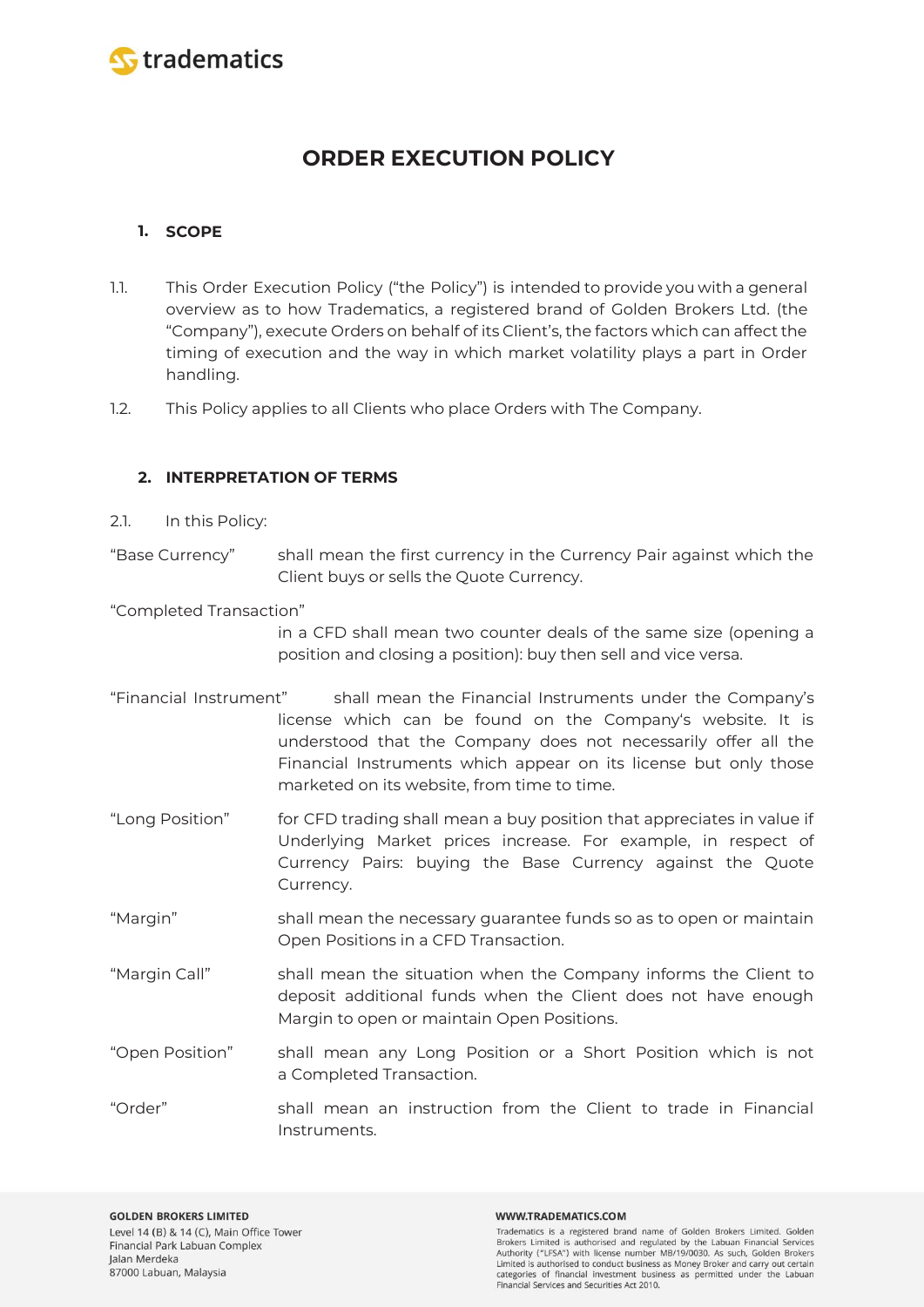

- "Quote Currency" shall mean the second currency in the Currency Pair which can be bought or sold by the Client for the Base Currency.
- "Short Position" for CFD trading shall mean a sell position that appreciates in value if Underlying Market prices fall. For example, in respect of Currency Pairs: selling the Base Currency against the Quote Currency. Short Position is the opposite of a Long Position.
- "Slippage" shall mean the difference between the expected price of a Transaction in a CFD or any other Financial Instrument, and the price the Transaction is actually executed at. Slippage often occurs during periods of higher volatility (for example due to due to news events) making an Order at a specific price impossible to execute, when market Orders are used, and also when large Orders are executed when there may not be enough interest at the desired price level to maintain the expected price of trade.
- "Transaction" shall mean any CFD or other transaction arranged for execution on behalf of the Client under this Policy.
- "Underlying Asset" shall mean the object or underlying asset in a CFD or any other Financial Instrument which may be Currency Pairs, Futures, Metals, Equity Indices, Stocks and Commodities. It is understood that the list is subject to change and clients must refer each time on the Platform.
- "Underlying Market" shall mean the relevant market where the Underlying Asset of a CFD or any other Financial Instrument is traded.
- "Website" shall mean the Company's website at or www.goldenbrokers.my and any other website as the Company may maintain from time to time.
- 2.2. Words importing the singular shall import the plural and vice versa. Words importing the masculine shall import the feminine and vice versa. Words denoting persons include corporations, partnerships, other unincorporated bodies and all other legal entities and vice versa.
- 2.3. Paragraph headings are for ease of reference only and shall not affect interpretation of this Agreement.
- 2.4. Any reference to any act or regulation or Law shall be that act or regulation or Law as amended, modified, supplemented, consolidated, re-enacted or replaced from time to time, all guidance noted, directives, statutory instruments, regulations or orders made pursuant to such and any statutory provision of which that statutory provision is a re-enactment, replacement or modification.

# **3. DISCLAIMER**

3.1. You hereby acknowledge that there are inherent risks in trading in Financial Instruments. While this Policy is intended to inform you of the risks associated with trading in Financial Instruments, the Policy is not exhaustive of all risks related, or

#### WWW.TRADEMATICS.COM

Tradematics is a registered brand name of Golden Brokers Limited. Golden Brokers Limited is authorised and regulated by the Labuan Financial Services Authority ("LFSA") with license number MB/19/0030. As such, Golden Brokers Limited is authorised to conduct business as Money Broker and carry out certain categories of financial investment business as permitted under the Labuan Financial Services and Securities Act 2010.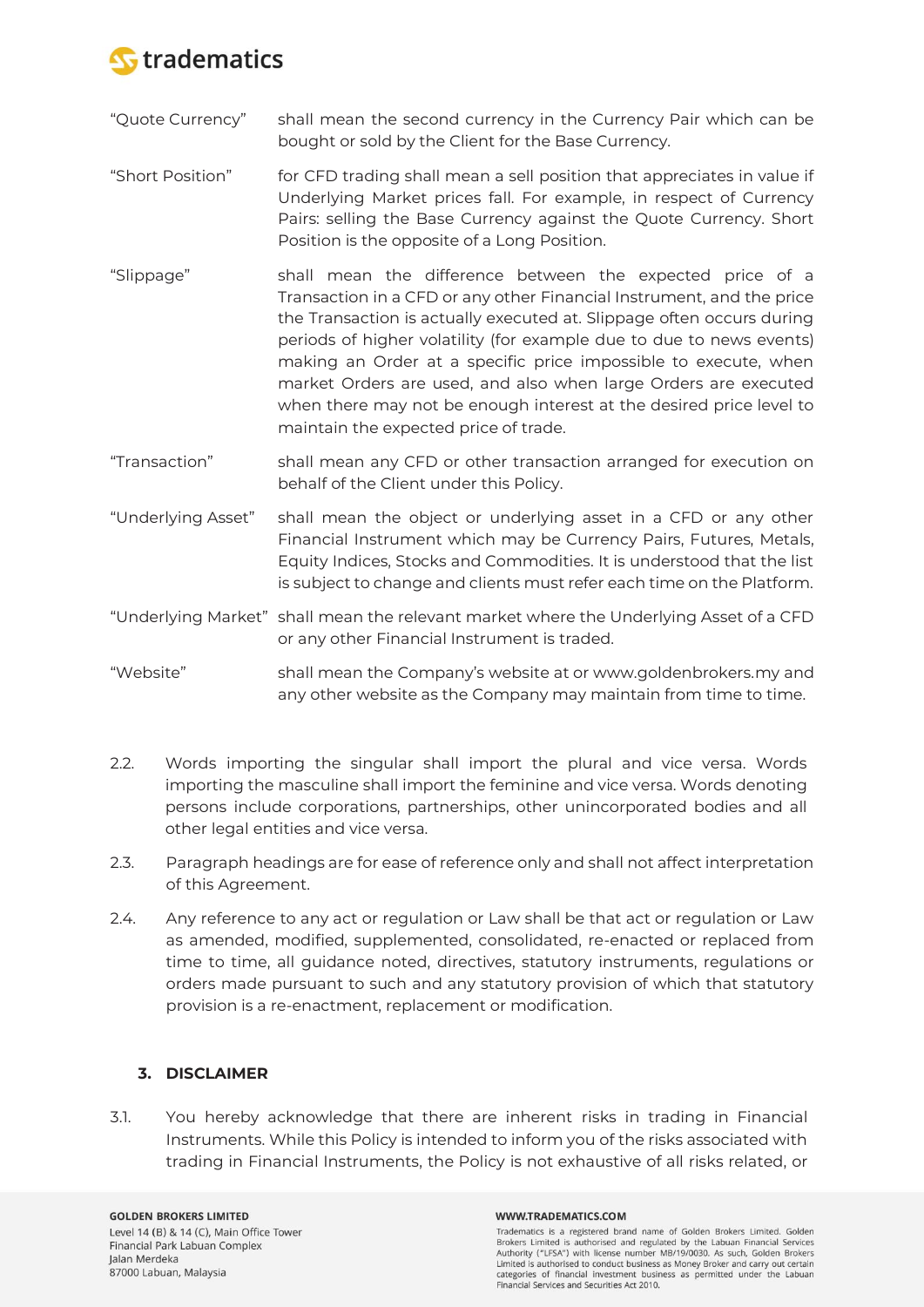

connected to, entering Orders and Transactions or trading using any trading platform offered by the Company.

# **4. NO GUARANTEES**

- 4.1. We shall make all commercially reasonable efforts to obtain the best possible result for you, given the conditions relating to your Order. We may but are not required to take into account certain factors, such as, prices, costs, speed, likeliness of execution and settlement, size, nature and/or any other information relevant to the execution of your Order.
- 4.2. There are no guarantees that your Order will be accepted or executed by us, nor are there guarantees regarding the speed, timing, or price at which your Order will be executed. Further, Order speed, timing, pricing and execution may vary between Clients trading the same Financial Instrument, due to several factors, including but not limited to Order type, market volatility and latency. This Policy does not form an obligation on our part to you.

# **5. MARGIN AND MARGIN REQUIREMENTS**

5.1. The Company will generally decline any Order if your available Margin is less than the Margin Requirement necessary to place an Order or maintain an Open Position. We may liquidate, on a non-managed basis by way of an auto-close functionality, all Open Positions and/or cancel any pending Orders without prior notice or your consent, if your Margin is less than your Margin Requirement. In instances where your Open Position is liquidated, and your Trading Account realises a negative balance, you are liable for all losses and must immediately make a payment to us for the full and total amount due. You should be aware that the system(s) may automatically issue you a Margin Call warning and further, that Margin Call warnings may vary based on certain limits configured in the system(s).

# **6. EXECUTION PRACTICES IN FINANCIAL INSTRUMENTS**

### 6.1. Slippage

You are warned that Slippage may occur when trading in Financial Instruments. This is the situation when at the time that an Order is presented for execution, the specific price showed to the Client may not be available; therefore, the Order will be executed close to or a number of pips away from the Client's requested price. So, Slippage is the difference between the expected price of an Order, and the price the Order is actually executed at. If the execution price is better than the price requested by the Client, this is referred to as positive slippage. If the executed price is worse than the price requested by the Client, this is referred to as negative slippage. Please be advised that Slippage is a normal element when trading in

#### WWW.TRADEMATICS.COM

Tradematics is a registered brand name of Golden Brokers Limited. Golden Brokers Limited is authorised and regulated by the Labuan Financial Services Authority ("LFSA") with license number MB/19/0030. As such, Golden Brokers Limited is authorised to conduct business as Money Broker and carry out certain categories of financial investment business as permitted under the Labuan Financial Services and Securities Act 2010.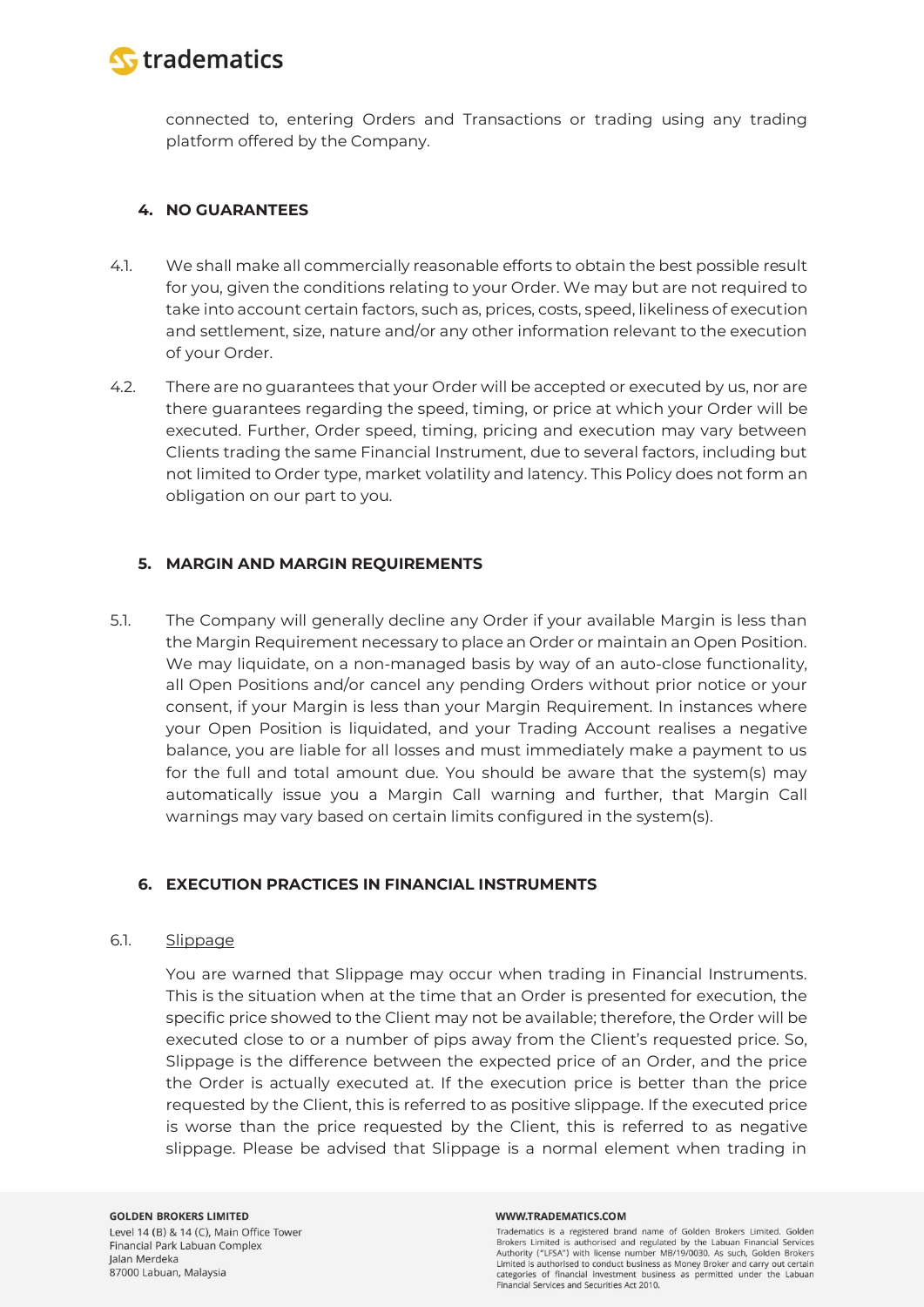

Financial Instruments. Slippage more often occurs during periods of illiquidity or higher volatility (for example due to news announcements, economic events and market openings and other factors) making an Order at a specific price impossible to execute. In other words, your Orders may not be executed at declared prices.

It is noted that Slippage can occur also during stop loss, take profit and other types of Orders. We do not guarantee the execution of your pending Orders at the price specified. However, we confirm that your Order will be executed at the next best available market price from the price you have specified under your pending Order.

### **7. TYPES OF ORDER(S) IN TRADING FINANCIAL INSTRUMENTS**

7.1. The particular characteristics of an Order may affect the execution of the Client's Order. Please see below the different types of Orders that a Client can be placed:

### *(a) Market Order(s)*

A market Order is an Order to buy or sell a Financial Instrument at the current price. Execution of this Order results in opening a trade position. Financial Instruments are bought at ASK price and sold at BID price. Stop loss and Take profit Orders can be attached to a market Order. All types of accounts orders offered by the Company are executed as market Orders.

### *(b) Pending Order(s)*

The Company. offers the following types of pending Orders: buy limit, buy stop, sell limit or sell stop Orders to accounts used to receive and transmit and execute Client Orders in Financial Instruments or to receive, transmit, execute and place Client Orders for execution with Company's liquidity providers. A Pending Order is an Order that allows the user to buy or sell a Financial Instrument at a pre-defined price in the future. These Pending orders are executed once the price reaches the requested level. However, it is noted that under certain trading conditions it may not be impossible to execute these Orders at the Client's requested price. In this case, the Company has the right to execute the Order at the first available price. This may occur, for example, at times of rapid price fluctuations of the price, rises or falls in one trading session to such an extent that, under the rules of the relevant exchange, trading is suspended or restricted, or there is lack of liquidity, or this may occur at the opening of trading sessions. It is noted that Stop loss and Take profit may be attached to a pending Order. Also, pending orders are good till cancel.

# *(c) Take Profit*

Take profit Order is intended for gaining the profit when the financial instrument price has reached a certain level. Execution of this Order results in complete closing of the whole position. It is always connected to an Open position or a pending Order. The Order can be requested only together with a market or a pending Order. Under this type of Order, the Company's trading platform checks Long Positions with BID price for meeting of this Order provisions (the order is always set above the current Bid price), and it does with ASK price for Short Positions (the Order is always set below the current ASK price). Take Profit Orders are executed once the price reaches the requested level (stated prices).

### **GOLDEN BROKERS LIMITED**

Level 14 (B) & 14 (C), Main Office Tower Financial Park Labuan Complex Jalan Merdeka 87000 Labuan, Malaysia

#### WWW.TRADEMATICS.COM

Tradematics is a registered brand name of Golden Brokers Limited. Golden Brokers Limited is authorised and regulated by the Labuan Financial Services Authority ("LFSA") with license number MB/19/0030. As such, Golden Brokers Limited is authorised to conduct business as Money Broker and carry out certain categories of financial investment business as permitted under the Labuan Financial Services and Securities Act 2010.